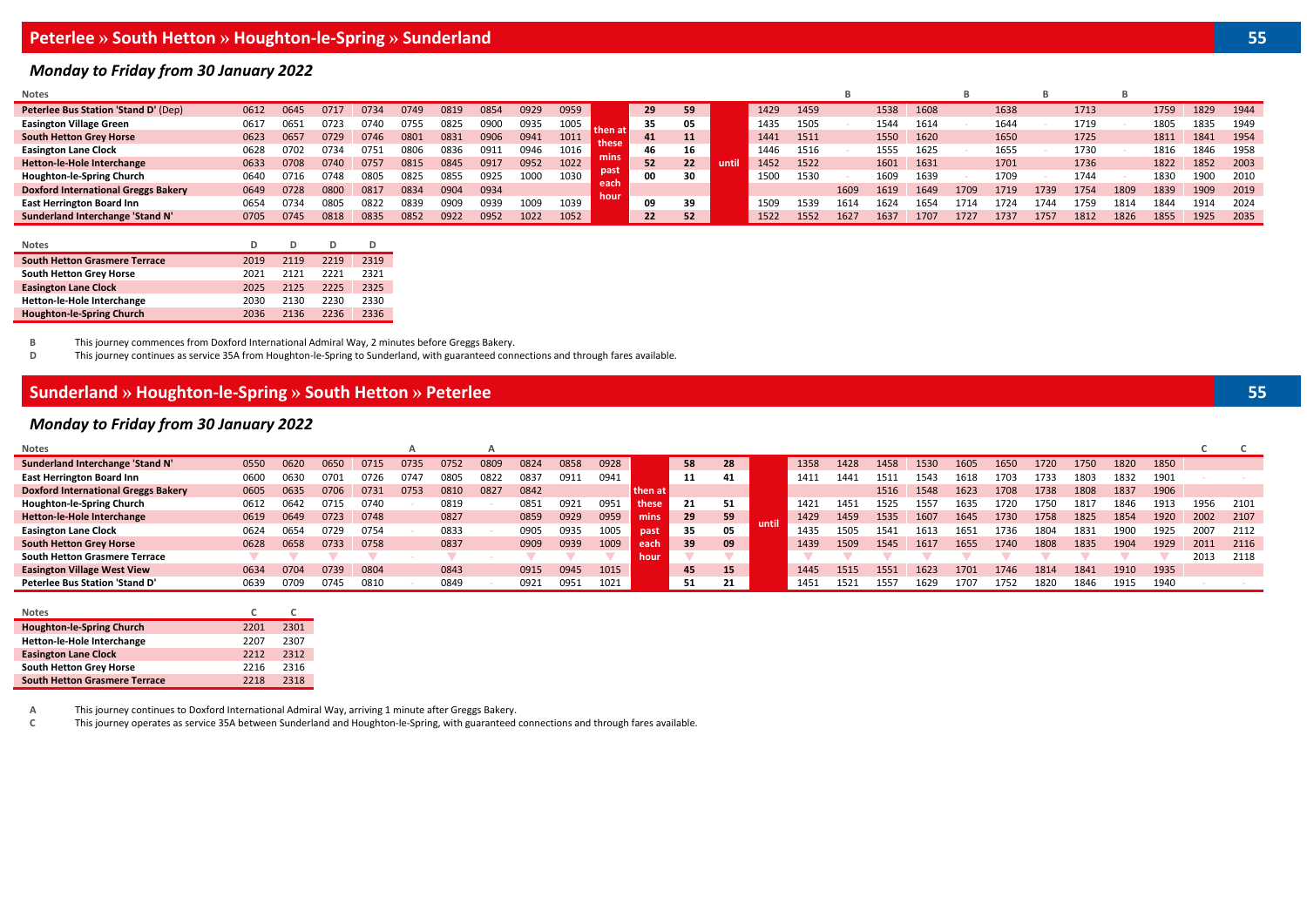## *Saturday from 29 January 2022*

| <b>Notes</b>                                |      |      |      |      |      |      |      |      |      |      |      |      |      |      |      |      |      |      |      |      |      |      | D    |      |      |       |
|---------------------------------------------|------|------|------|------|------|------|------|------|------|------|------|------|------|------|------|------|------|------|------|------|------|------|------|------|------|-------|
| <b>Peterlee Bus Station 'Stand D' (Dep)</b> | 0721 | 0751 | 0829 | 0859 | 0929 | 0959 | 1029 | 1059 | 1129 | 1159 | 1229 | 1259 | 1329 | 1359 | 1429 | 1459 | 1529 | 1559 | 1629 | 1659 | 1739 | 1809 |      |      |      |       |
| <b>Easington Village Green</b>              | 0727 | 0757 | 0835 | 0905 | 0935 | 1005 | 1035 | 1105 | 1135 | 1205 | 1235 | 1305 | 1335 | 1405 | 1435 | 1505 | 1535 | 1605 | 1635 | 1705 | 1745 | 1815 |      |      |      |       |
| <b>South Hetton Grasmere Terrace</b>        |      |      |      |      |      |      |      |      |      |      |      |      |      |      |      |      |      |      |      |      |      |      | 1919 | 2019 | 2119 | 2219  |
| <b>South Hetton Grey Horse</b>              | 0733 | 0803 | 0841 | 0911 | 0941 | 1011 | 1041 | 111  | 1141 | 1211 | 1241 | 1311 | 1341 | 1411 | 1441 |      | 1541 | 1611 | 1641 | 1711 | 1751 | 1821 | 1921 | 2021 | 2121 | 2221  |
| <b>Easington Lane Clock</b>                 | 0738 | 0808 | 0846 | 0916 | 0946 | 1016 | 1046 | 1116 | 1146 | 1216 | 1246 | 1316 | 1346 | 1416 | 1446 | 1516 | 1546 | 1616 | 1646 | 1716 | 1756 | 1826 | 1925 | 2025 | 2125 | 2225  |
| Hetton-le-Hole Interchange                  | 0744 | 0814 | 0852 | 0922 | 0952 | 1022 | 1052 | 1122 | 1152 | 1222 | 1252 | 1322 | 1352 | 1422 | 1452 | 1522 | 1552 | 1622 | 1652 | 1722 | 1802 | 1832 | 1930 | 2030 | 2130 | -2230 |
| <b>Houghton-le-Spring Church</b>            | 0752 | 0822 | 0900 | 0930 | 1000 | 1030 | 1100 | 1130 | 1200 | 1230 | 1300 | 1330 | 1400 | 1430 | 1500 | 1530 | 1600 | 1630 | 1700 | 1730 | 1810 | 1840 | 1936 | 2036 | 2136 | 2236  |
| Doxford International Greggs Bakery         | 0805 | 0835 |      |      |      |      |      |      |      |      |      |      |      |      |      |      | 1613 | 1643 | 1713 | 1743 |      |      |      |      |      |       |
| <b>East Herrington Board Inn</b>            | 0810 | 0840 | 0909 | 0939 | 1009 | 1039 | 1109 | 1139 | 1209 | 1239 | 1309 | 1339 | 1409 | 1439 | 1509 | 1539 | 1618 | 1648 | 1718 | 1748 | 1819 | 1849 |      |      |      |       |
| Sunderland Interchange 'Stand N'            | 0822 | 0852 | 0922 | 0952 | 1022 | 1052 | 1122 | 1152 | 1222 | 1252 | 1322 | 1352 | 1422 | 1452 | 1522 | 1552 | 1630 | 1700 | 730ء | 1800 | 1832 | 1902 |      |      |      |       |

| <b>Notes</b>                         | D    |
|--------------------------------------|------|
| <b>South Hetton Grasmere Terrace</b> | 2319 |
| South Hetton Grey Horse              | 2321 |
| <b>Easington Lane Clock</b>          | 2325 |
| Hetton-le-Hole Interchange           | 2330 |
| Houghton-le-Spring Church            | 2336 |

**D** This journey continues as service 35A from Houghton-le-Spring to Sunderland, with guaranteed connections and through fares available.

## **Sunderland » Houghton-le-Spring » South Hetton » Peterlee 55**

## *Saturday from 29 January 2022*

**South Hetton Grasmere Terrace** 2318

| Notes                               |      |      |      |      |      |      |      |      |      |      |      |      |      |      |      |      |      |      |      |      |      |      |      |      |      |      |
|-------------------------------------|------|------|------|------|------|------|------|------|------|------|------|------|------|------|------|------|------|------|------|------|------|------|------|------|------|------|
| Sunderland Interchange 'Stand N'    | 0700 | 0733 | 0758 | 0828 | 0858 | 0928 | 0958 | 1028 | 1058 | 1128 | 1158 | 1228 | 1258 | 1328 | 1358 | 1428 | 1458 | 1528 | 1600 | 1640 | 1710 | 1810 |      |      |      |      |
| <b>East Herrington Board Inn</b>    | 0710 | 0743 | 0810 | 0840 | 0911 | 0941 | LO11 | 1041 |      | 1141 | 1211 | 1241 | 1311 | 1341 | 1411 | 1441 | 1511 | 1541 | 1613 | 1653 | 1723 | 1823 |      |      |      |      |
| Doxford International Greggs Bakery | 0715 | 0748 | 0815 | 0845 |      |      |      |      |      |      |      |      |      |      |      |      |      |      | 1618 | 1658 | 1728 | 1828 |      |      |      |      |
| Houghton-le-Spring Church           | 0722 | 0755 | 0822 | 0852 | 0921 | 0951 | 1021 | 1051 | L121 | 1151 | 1221 | 1251 | 1321 | 1351 | 1421 | 1451 | 152: | 1551 | 1626 | 1706 | 1736 | 1836 | 1858 | 2001 | 2101 | 2201 |
| Hetton-le-Hole Interchange          | 0728 | 0801 | 0829 | 0859 | 0929 | 0959 | 1029 | 1059 | 1129 | 1159 | 1229 | 1259 | 1329 | 1359 | 1429 | 1459 | 1529 | 1559 | 1634 | 1714 | 1743 | 1843 | 1904 | 2007 | 2107 | 2207 |
| <b>Easington Lane Clock</b>         | 0733 | 0806 | 0835 | 0905 | 0935 | 1005 | LO35 | 1105 | 1135 | 1205 | 1235 | 1305 | 1335 | 1405 | 1435 | 1505 | 1535 | 1605 | 1640 | 1720 | 1749 | 1849 | 1909 | 2012 | 2112 | 2212 |
| <b>South Hetton Grey Horse</b>      | 0737 | 0810 | 0839 | 0909 | 0939 | 1009 | 1039 | 1109 | 1139 | 1209 | 1239 | 1309 | 1339 | 1409 | 1439 | 1509 | 1539 | 1609 | 1644 | 1724 | 1753 | 1853 | 1913 | 2016 | 2116 | 2216 |
| South Hetton Grasmere Terrace       |      |      |      |      |      |      |      |      |      |      |      |      |      |      |      |      |      |      |      |      |      |      | 1915 | 2018 | 2118 | 2218 |
| <b>Easington Village West View</b>  | 0743 | 0816 | 0845 | 0915 | 0945 | 1015 | 1045 | 1115 | 1145 | 1215 | 1245 | 1315 | 1345 | 1415 | 1445 | 1515 | 1545 | 1615 | 1650 | 1730 | 1759 | 1859 |      |      |      |      |
| Peterlee Bus Station 'Stand D'      | 0748 | 0821 | 0851 | 0921 | 0951 | 1021 | 1051 | 1121 | 1151 | 1221 | 1251 | 1321 | 1351 | 1421 | 1451 | 1521 | 1551 | 1621 | 1656 | 1736 | 1804 | 1904 |      |      |      |      |
|                                     |      |      |      |      |      |      |      |      |      |      |      |      |      |      |      |      |      |      |      |      |      |      |      |      |      |      |
| Notes                               |      |      |      |      |      |      |      |      |      |      |      |      |      |      |      |      |      |      |      |      |      |      |      |      |      |      |
| Houghton-le-Spring Church           | 2301 |      |      |      |      |      |      |      |      |      |      |      |      |      |      |      |      |      |      |      |      |      |      |      |      |      |
| Hetton-le-Hole Interchange          | 2307 |      |      |      |      |      |      |      |      |      |      |      |      |      |      |      |      |      |      |      |      |      |      |      |      |      |
| <b>Easington Lane Clock</b>         | 2312 |      |      |      |      |      |      |      |      |      |      |      |      |      |      |      |      |      |      |      |      |      |      |      |      |      |
| <b>South Hetton Grey Horse</b>      | 2316 |      |      |      |      |      |      |      |      |      |      |      |      |      |      |      |      |      |      |      |      |      |      |      |      |      |

**C** This journey operates as service 35A between Sunderland and Houghton-le-Spring, with guaranteed connections and through fares available.